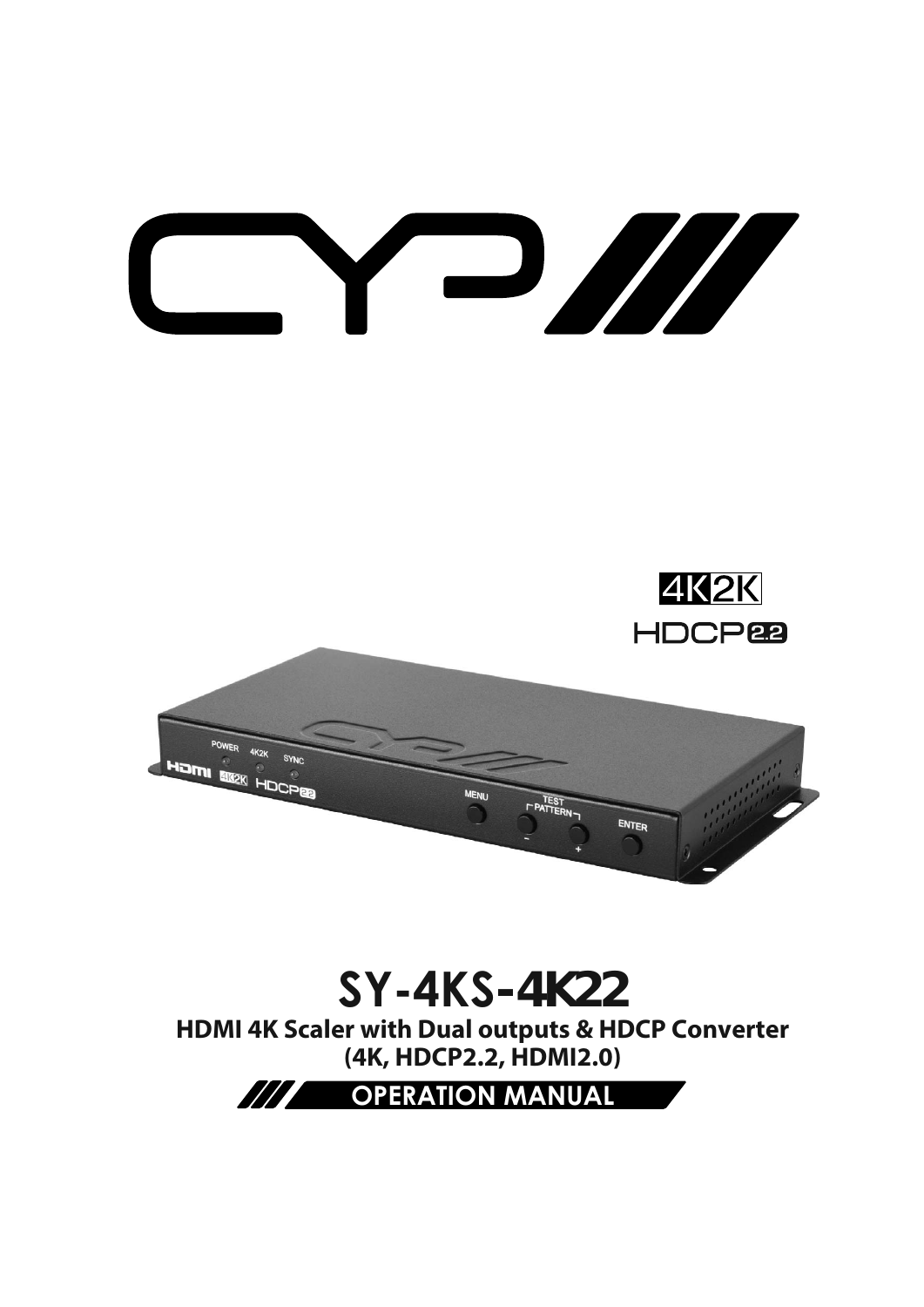## **SAFETY PRECAUTIONS**

Please read all instructions before attempting to unpack, install or operate this equipment and before connecting the power supply. Please keep the following in mind as you unpack and install this equipment:

- Always follow basic safety precautions to reduce the risk of fire, electrical shock and injury to persons.
- To prevent fire or shock hazard, do not expose the unit to rain, moisture or install this product near water.
- Never spill liquid of any kind on or into this product.
- Never push an object of any kind into this product through any openings or empty slots in the unit, as you may damage parts inside the unit.
- Do not attach the power supply cabling to building surfaces.
- Use only the supplied power supply unit (PSU). Do not use the PSU if it is damaged.
- Do not allow anything to rest on the power cabling or allow any weight to be placed upon it or any person walk on it.
- To protect the unit from overheating, do not block any vents or openings in the unit housing that provide ventilation and allow for sufficient space for air to circulate around the unit.

## **REVISION HISTORY**

|                 |          | VERSION NO. DATE DD/MM/YY SUMMARY OF CHANGE |
|-----------------|----------|---------------------------------------------|
| VR <sub>0</sub> | 07/04/16 | <b>Preliminary Release</b>                  |
| VR1             | 02/06/16 |                                             |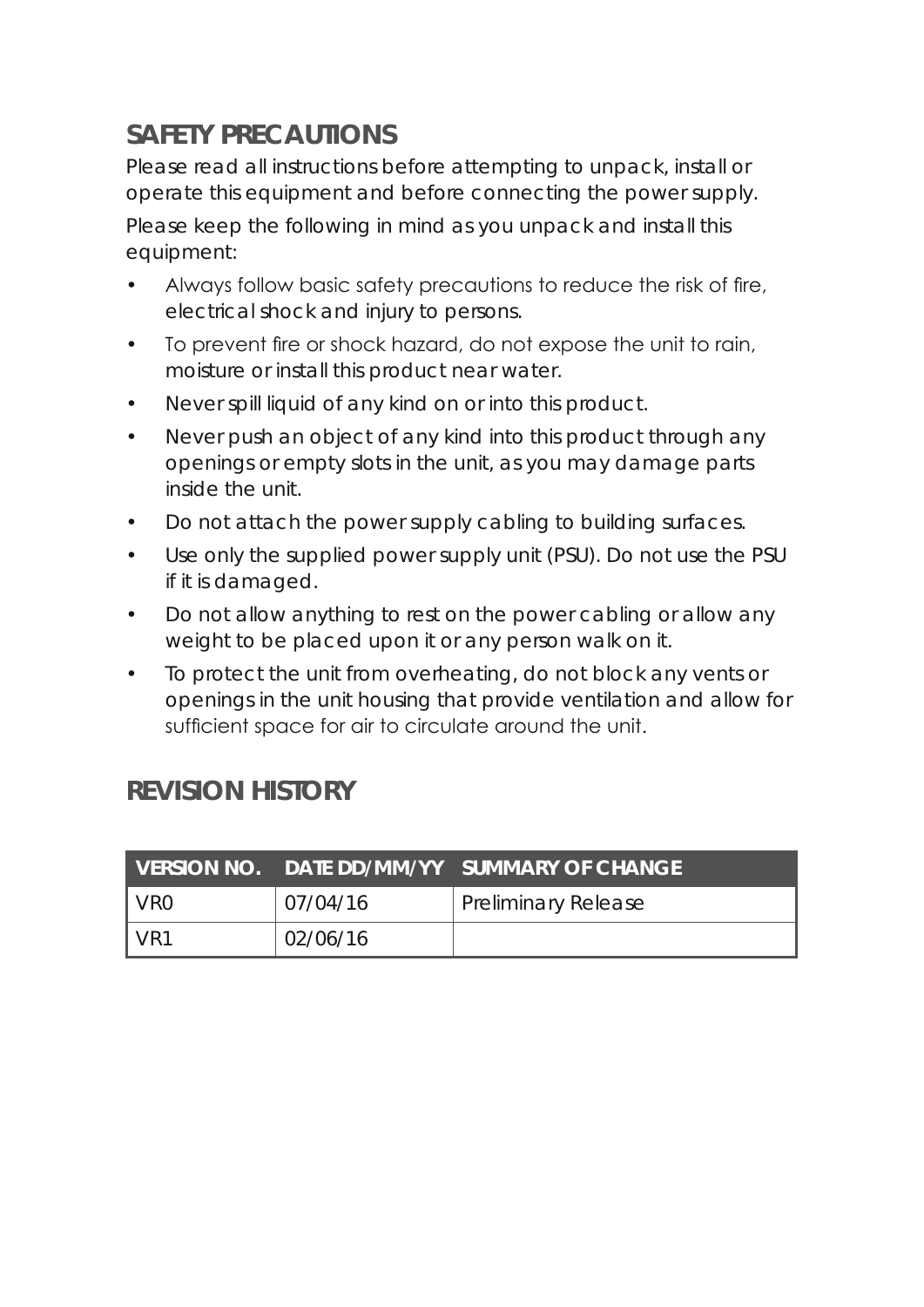## **CONTENTS**

| 6. Operation Controls and Functions 3 |  |
|---------------------------------------|--|
|                                       |  |
|                                       |  |
|                                       |  |
| 7. Connection Diagram  13             |  |
|                                       |  |
| 8.1 Technical Specifications 14       |  |
| 8.2 Video Supports Specification 15   |  |
| 8.3 Audio Specifications 16           |  |
|                                       |  |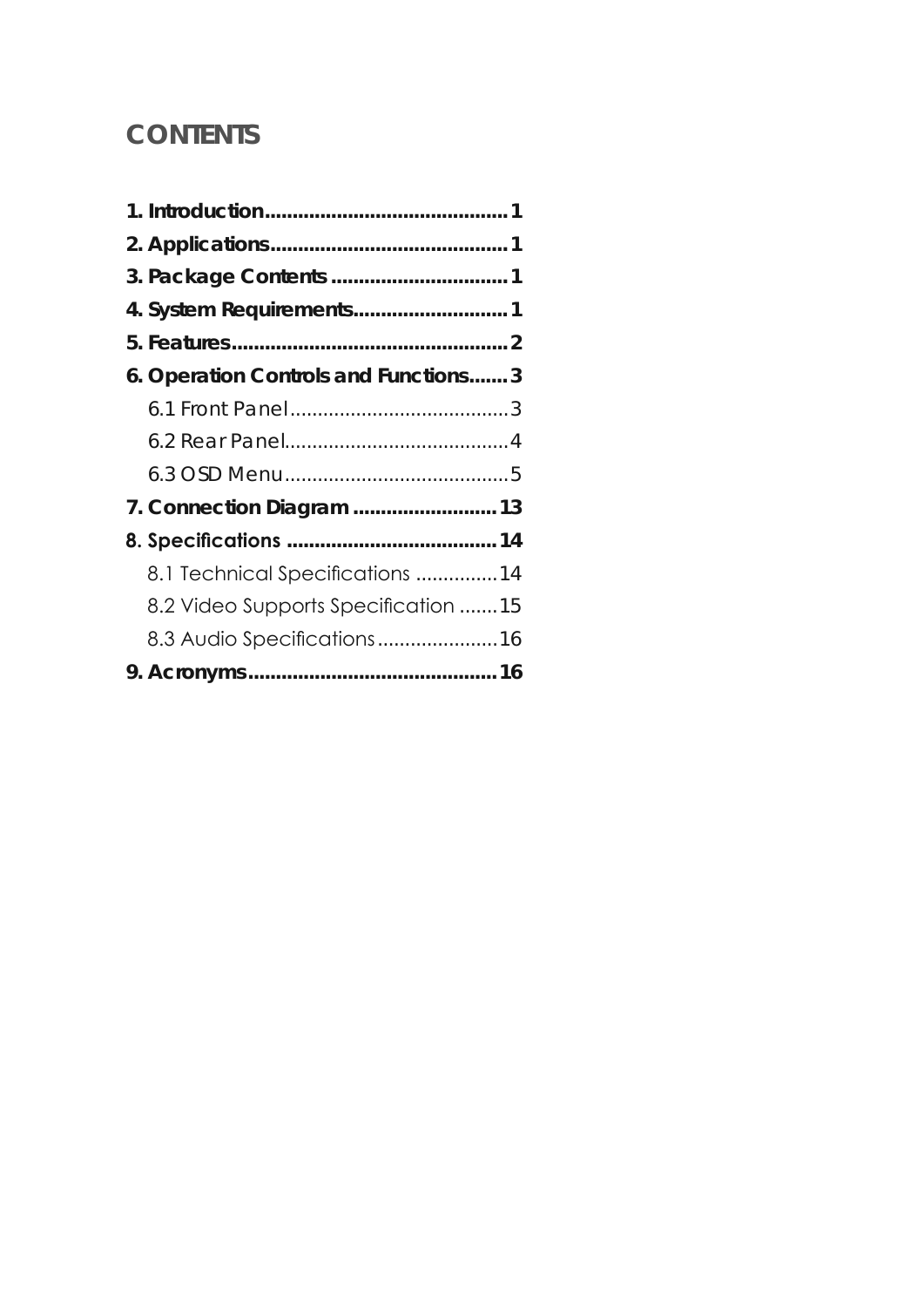### **1. INTRODUCTION**

The 1 by 2 UHD Scaler with Audio De-Embedded is designed to upscale 1080p signal into 4K2K 6G or downscale 4K2K 6G signal into 1080p with synchronized digital and analog audio output. Friendly and simple design that allow user with direct viewing on input HDMI content and OSD that ease user with output settings/selection. Scaling signal up to 2 simultaneous HDMI output with two different resolutions or generate patterns to output display with assigned resolution allowing on-site display testing. This UHD Scaler is the best define tool between your HD and UHD signal.

## **2. APPLICATIONS**

- On-site equipment testing
- HDMI signal splitting
- Production testing
- R&D design and testing

## **3. PACKAGE CONTENTS**

- 1 x 1 by 2 UHD Scaler with Audio De-Embedded
- 1 x 5V DC Power adaptor
- Operational Manual

## **4. SYSTEM REQUIREMENTS**

Input source equipment such as PS3 or Blu-ray player and output display or TV with equivalent HDMI cables.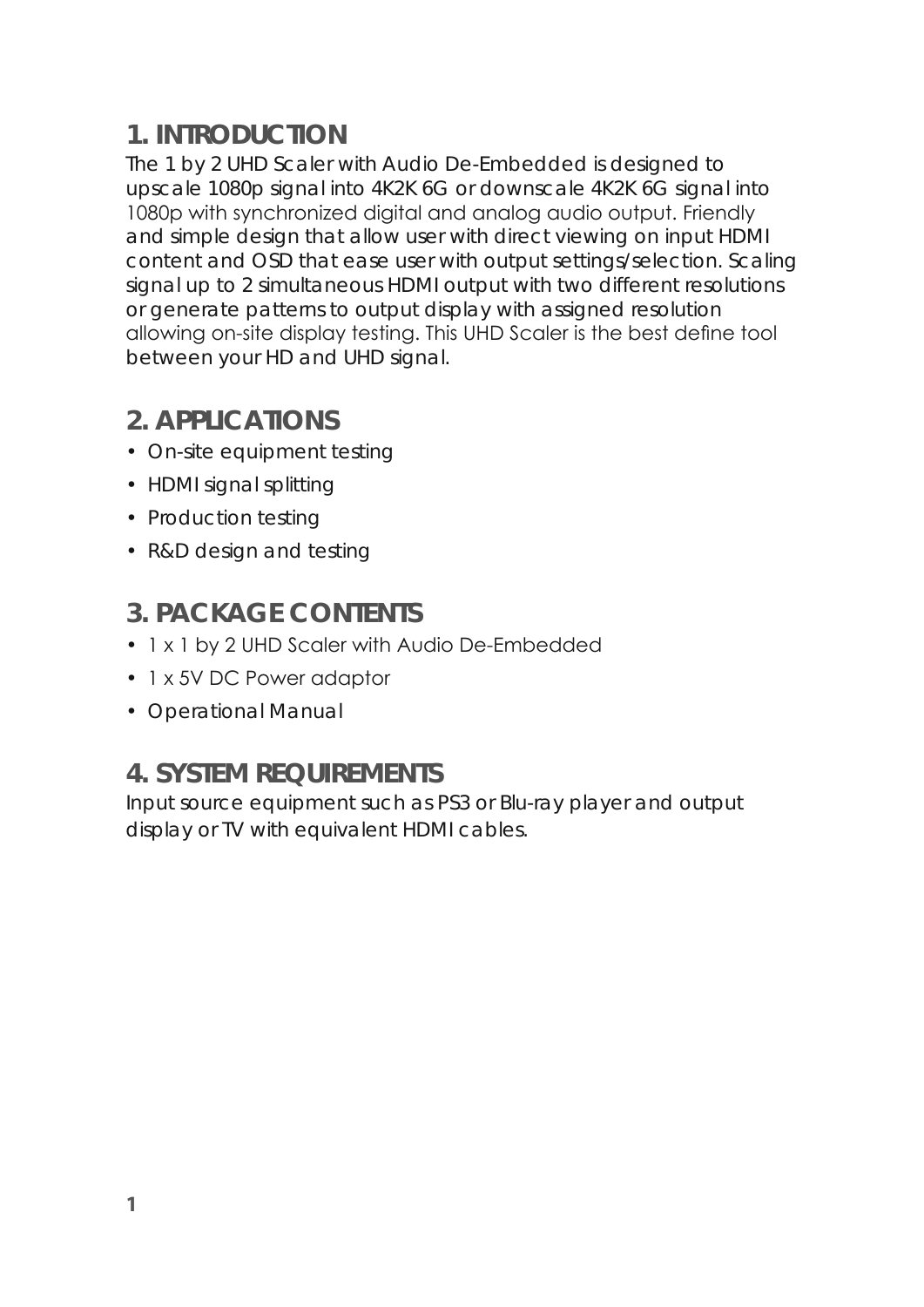## **5. FEATURES**

- HDMI with 6G 4Kx2K supported and HDCP 2.2 compliant
- Supports HDMI signal bypass on both outputs or upscale 1080p signal into 4K2K on output B and downscale 4K2K signal into 1080p on output A
- Supports 4K2K@50/60 (4:4:4) to 4K2K@50/60(4:2:0) conversion
- Supports auto pattern generation with assigned resolution for on-site display testing
- Supports HDMI input of one 6G and HDMI outputs of two 6G
- Supports HDMI signal bypass, upscale and downscale
- Supports EDID selections
- Supports High-Dynamic-Range (HDR) image
- Supports HDR conversion from 4Kx2K@24/25/30(444/422)10 or 12bit to 4096x2160@24/25/30Hz 8bit fix
- Supports UHD resolutions up to  $4Kx2K$ :  $3840x2160@24/25/30Hz$ 3840x2160@50/60 Hz (4:4:4) & 4096x2160 @24/25/30 Hz, 4096x2160@50/60Hz (4:4:4)
- Supports data rate up to 6Gbps (600MHz) and Deep Color up to 1080p 48-bit
- Supports pass-through of HD audio formats of LPCM 2/5.1/7.1CH, Dolby Digital 2~5.1 CH, DTS 2~5.1 CH, Dolby Digital Plus, Dolby TrueHD, Dolby Atmos and DTS-HD Master Audio
- HDMI compatible with DVI
- Supports OSD with instant I/O resolution display
- Supports Digital to Analog (DAC) audio conversion
- Supports Apple mode signal display
- Supports HDCP 2.2 to HDCP1.4 conversion

Note: When displaying HDMI 4Kx2K/HDR signal, equivalent source signal, output display and HDMI cables are required in order to secure the best image display. It is suggested to use Premium High Speed HDMI cable for 6G HDMI signal.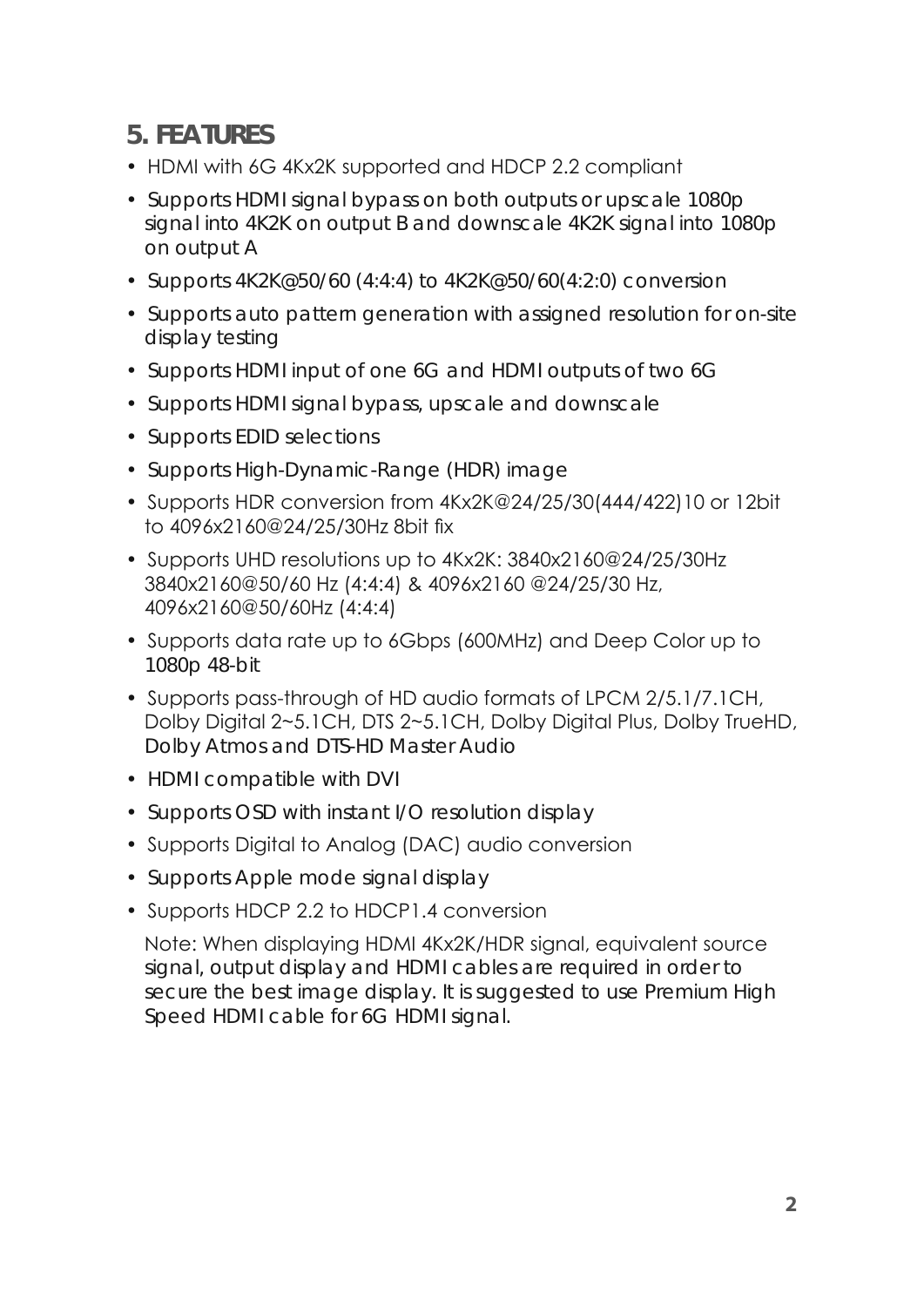## **6. OPERATION CONTROLS AND FUNCTIONS**

#### **6.1 Front Panel**

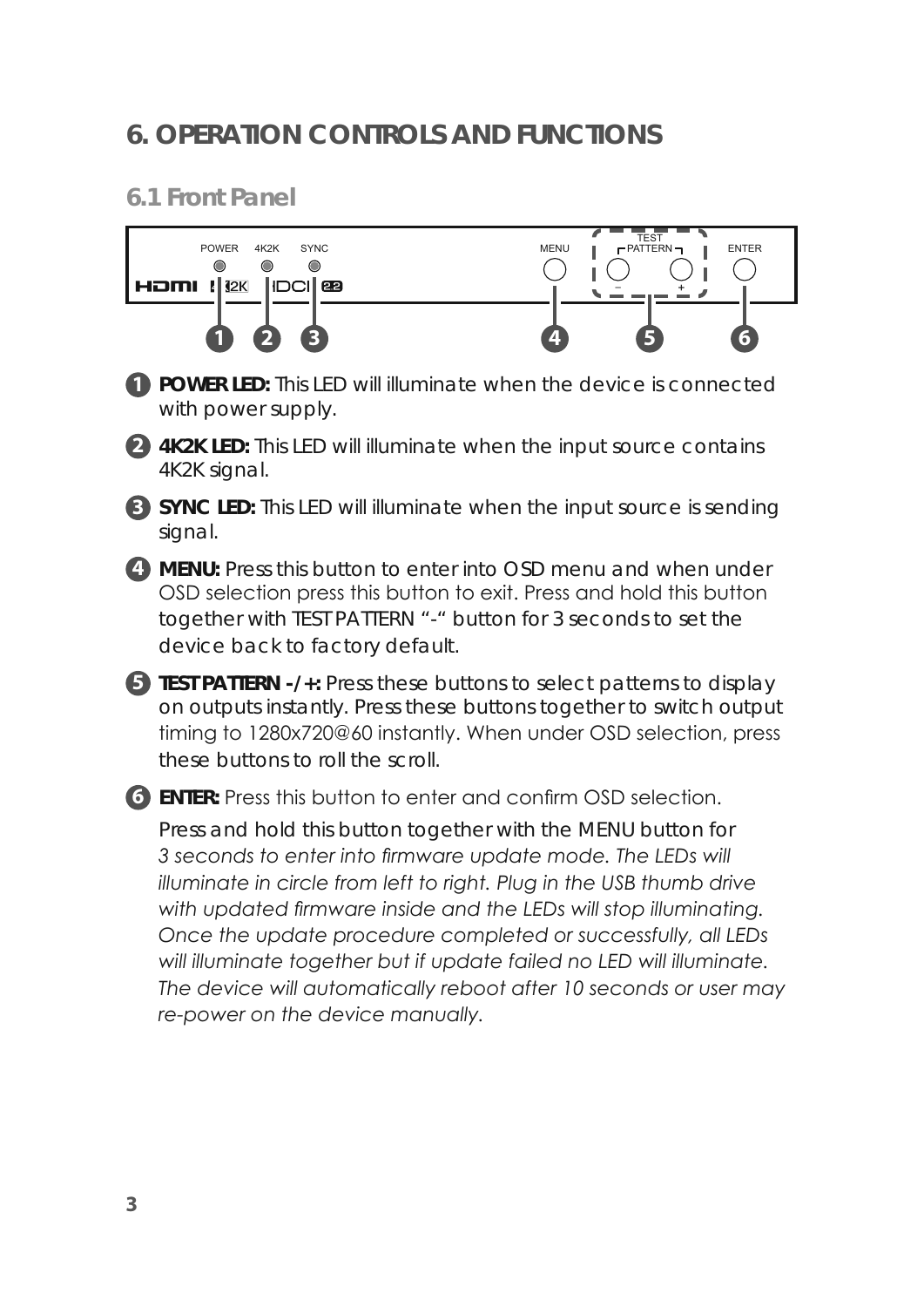#### **6.2 Rear Panel**



**1 HDMI IN:** This slot is to connect with source equipment such as PS3 or Blu-ray player.

**2 HDMI OUT:** These slots are to connect with UHD display/TV for images display. Each output can be displaying with different timing and pattern and image.

**3 AUDIO OUT L/R:** These slots are to connect with audio equipment such as amplifier or speakers for audio signal output PCM 2CH that is synchronized with HDMI input audio signal.

4 **SERVICE:** This slot is reserved for factory firmware update only.

**5 DC 5V:** Plug the 5V DC power supply into the unit and connect the adaptor to an AC outlet.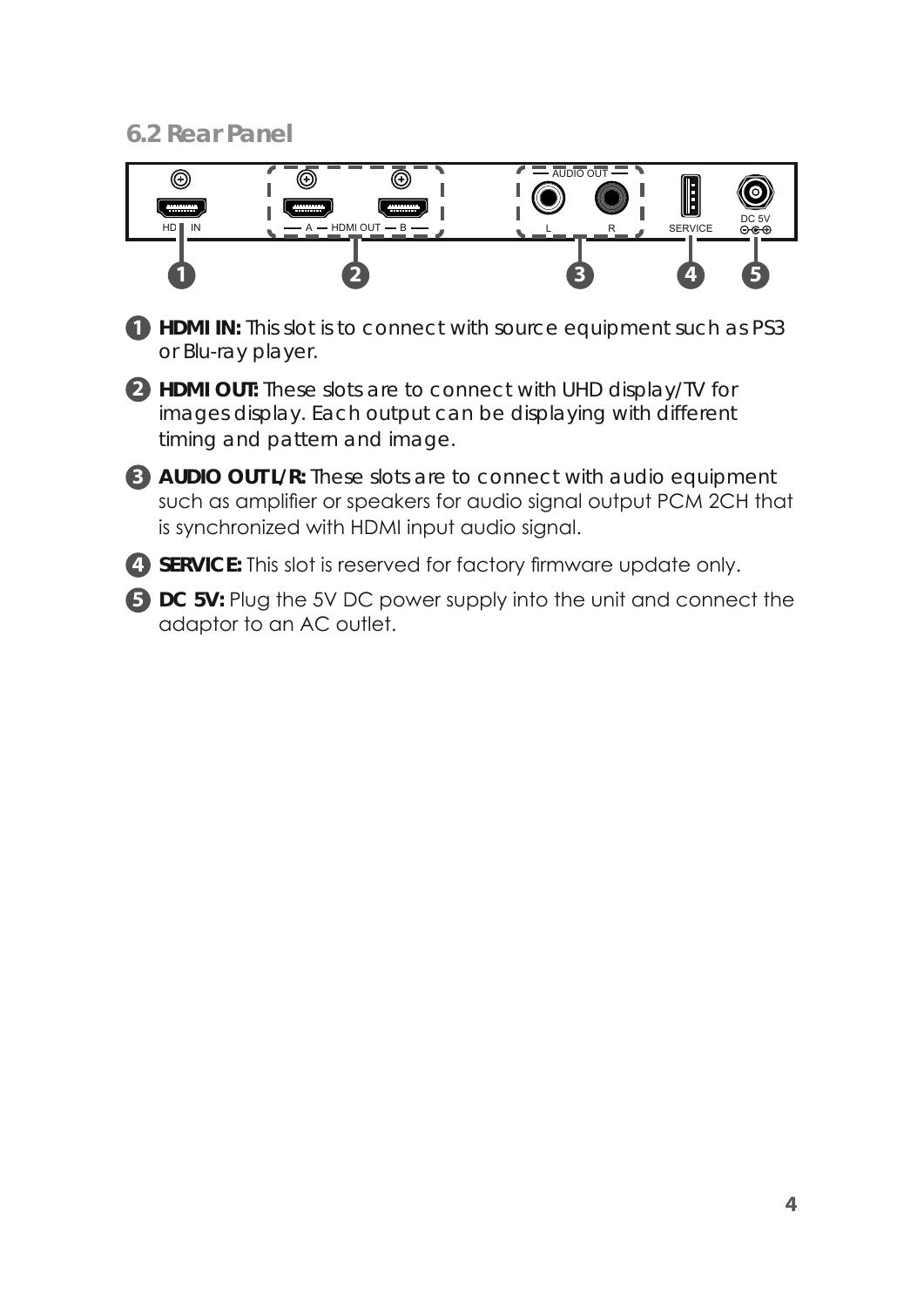#### **6.3 OSD Menu**

| 1 <sup>ST</sup> LEVEL | $2^{ND}$ LEVEL            | 3RD LEVEL                                                                          | $4TH$ LEVEL                     |
|-----------------------|---------------------------|------------------------------------------------------------------------------------|---------------------------------|
|                       |                           |                                                                                    | <b>PASS THROUGH</b>             |
|                       | <b>OUTPUT A</b>           | <b>INPUT 4K2K</b>                                                                  | <b>DOWN 1080P</b> <sup>*1</sup> |
|                       |                           |                                                                                    | FIX 4K2K(420) <sup>*2</sup>     |
|                       |                           |                                                                                    | FIX 8 BITS <sup>*5</sup>        |
|                       |                           |                                                                                    | <b>PASS THROUGH</b>             |
| <b>OUTPUT</b>         |                           |                                                                                    | <b>UP 4K2K<sup>*3</sup></b>     |
|                       | <b>OUTPUT B</b>           |                                                                                    | UP 4K2K(420) <sup>*4</sup>      |
|                       |                           | INPUT 1080P<br><b>INPUT 4K2K</b><br>YES/NO<br>YES/NO<br>YES/NO<br>YES/NO<br>YES/NO | <b>PASS THROUGH</b>             |
|                       |                           |                                                                                    | FIX 4K2K(420)                   |
|                       |                           |                                                                                    | FIX 8 BITS <sup>*5</sup>        |
|                       | <b>INT</b>                |                                                                                    |                                 |
|                       | 4K(6G-2CH)                |                                                                                    |                                 |
|                       | <b>INT</b>                |                                                                                    |                                 |
|                       | 4K(3G-2CH)<br><b>INT</b>  |                                                                                    |                                 |
|                       |                           |                                                                                    |                                 |
|                       | 4K(420-2CH)<br><b>INT</b> |                                                                                    |                                 |
|                       |                           |                                                                                    |                                 |
|                       | 1080P(2CH)                |                                                                                    |                                 |
| <b>EDID</b>           | EXT                       |                                                                                    |                                 |
|                       | <b>OUT A</b>              |                                                                                    |                                 |
|                       | <b>EXT</b>                | YES/NO                                                                             |                                 |
|                       | <b>OUTB</b>               |                                                                                    |                                 |
|                       | EXT                       | YES/NO                                                                             |                                 |
|                       | OUT A (2CH)               |                                                                                    |                                 |
|                       | <b>EXT</b>                | YES/NO                                                                             |                                 |
|                       | OUT B (2CH)               |                                                                                    |                                 |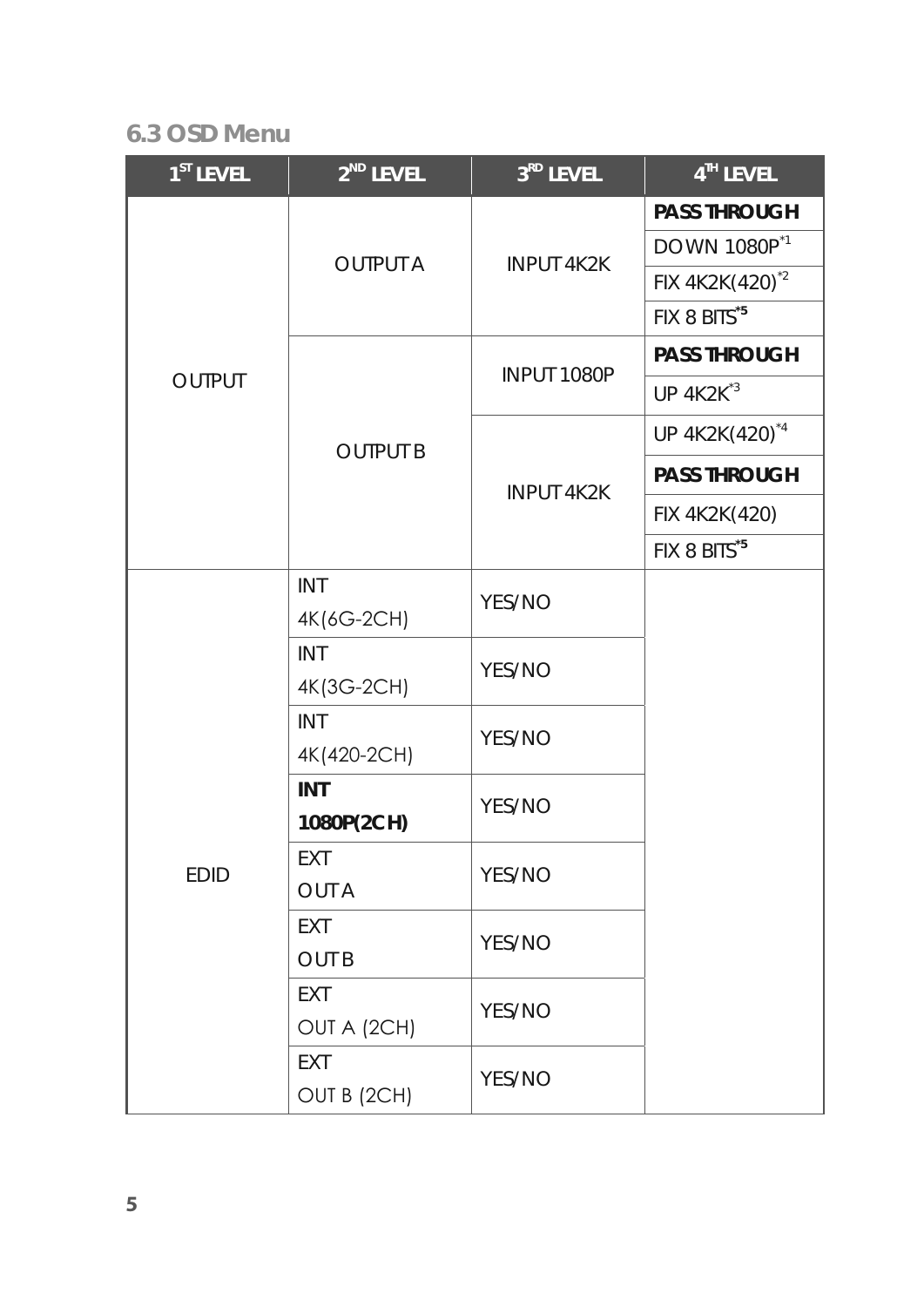| $1ST$ LEVEL           | $2ND$ LEVEL                       | 3 <sup>RD</sup> LEVEL          | 4 <sup>TH</sup> LEVEL |
|-----------------------|-----------------------------------|--------------------------------|-----------------------|
|                       | <b>HDCP SUPPORT</b><br><b>OFF</b> |                                |                       |
| <b>HDCP</b>           | <b>REFER TO</b><br>SOURCE         |                                |                       |
|                       | <b>REFER TO DISPLAY</b>           |                                |                       |
|                       | <b>DISPLAY INFO.</b>              | ON                             |                       |
|                       |                                   | <b>OFF</b>                     |                       |
|                       |                                   | 5 SEC.                         |                       |
|                       |                                   | 10 SEC.                        |                       |
| <b>OSD</b>            |                                   | 15 SEC.                        |                       |
|                       | OSD TIME OUT                      | 20 SEC.                        |                       |
|                       |                                   | 25 SEC.                        |                       |
|                       |                                   | 30 SEC.                        |                       |
|                       |                                   | 35 SEC.                        |                       |
|                       |                                   | 40 SEC.                        |                       |
|                       |                                   | <b>OFF</b>                     |                       |
|                       | <b>MODE</b>                       | ON                             |                       |
|                       |                                   | <b>AUTO PATTERN</b>            |                       |
|                       |                                   | <b>AUTO TIMING</b>             |                       |
|                       |                                   | <b>WHITE COLOR</b>             |                       |
|                       |                                   | RED COLOR                      |                       |
|                       |                                   | <b>GREEN COLOR</b>             |                       |
| <b>TEST PATTERN A</b> |                                   | <b>BLUE COLOR</b>              |                       |
|                       | <b>PATTERN</b>                    | <b>MEGENTA</b><br><b>COLOR</b> |                       |
|                       |                                   | YELLOW COLOR                   |                       |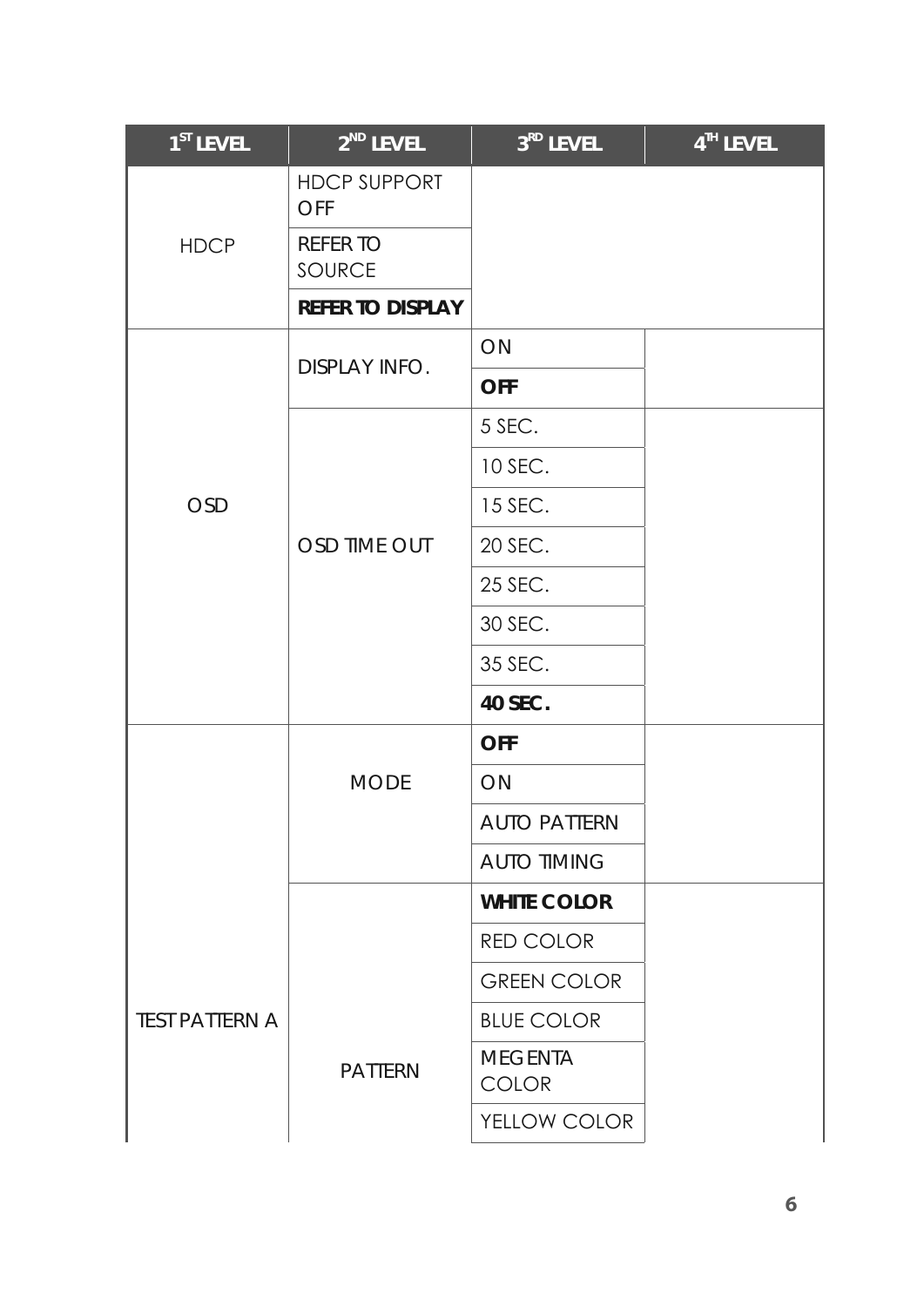| $1ST$ LEVEL | $2^{ND}$ LEVEL     | $3RD$ LEVEL                                      | $4^{\overline{\text{IH}}}$ LEVEL |
|-------------|--------------------|--------------------------------------------------|----------------------------------|
|             |                    | CYAN COLOR                                       |                                  |
|             |                    | <b>COLOR BAR</b>                                 |                                  |
|             |                    | <b>RAMP</b>                                      |                                  |
|             |                    | <b>TOGGLE</b>                                    |                                  |
|             |                    | 720X480P@60                                      |                                  |
|             |                    | 720X576P@50                                      |                                  |
|             |                    | 1280X720P@50                                     |                                  |
|             |                    | 1280X720P@60                                     |                                  |
|             |                    | 1920X1080P@50                                    |                                  |
|             | <b>RESOLUTION</b>  | 1920X1080P@60                                    |                                  |
|             |                    | 3840X2160P@24                                    |                                  |
|             |                    | 3840X2160P@25                                    |                                  |
|             |                    | 3840X2160P@30                                    |                                  |
|             |                    | 4096X2160P@24                                    |                                  |
|             |                    | 4096X2160P@25<br>4096X2160P@30<br><b>DISABLE</b> |                                  |
|             |                    |                                                  |                                  |
|             |                    |                                                  |                                  |
|             | <b>HDCP</b>        | <b>ENABLE</b>                                    |                                  |
|             |                    | 10 SEC.                                          |                                  |
|             |                    | 20 SEC.                                          |                                  |
|             |                    | 30 SEC.                                          |                                  |
|             |                    | 40 SEC.                                          |                                  |
|             | <b>SWITCH TIME</b> | 50 SEC.                                          |                                  |
|             |                    | 1 MIN.                                           |                                  |
|             |                    | 2 MIN.                                           |                                  |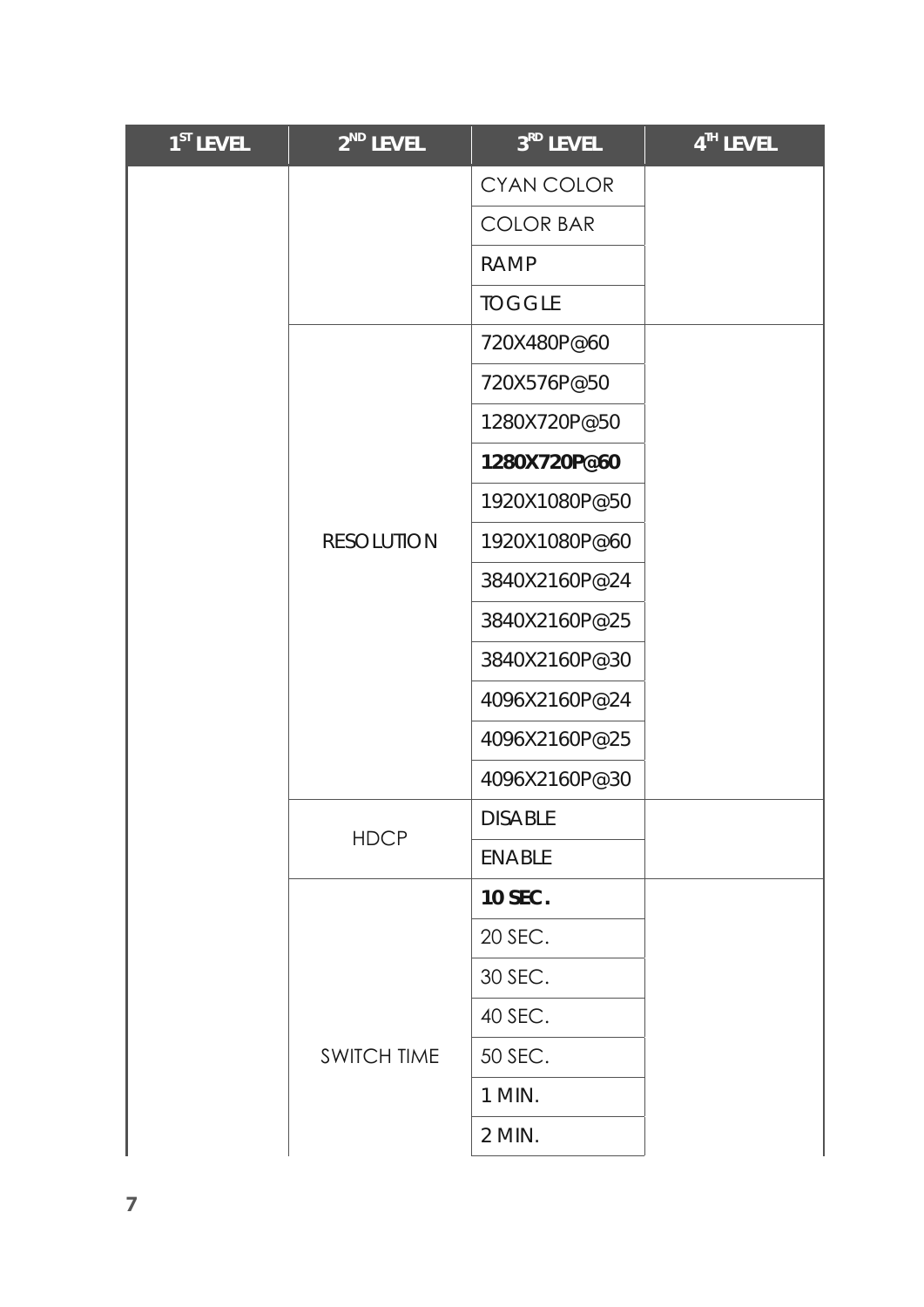| $1ST$ LEVEL           | $2ND$ LEVEL                         | $3^{\overline{\text{RD}}}$ LEVEL | $4TH$ LEVEL          |
|-----------------------|-------------------------------------|----------------------------------|----------------------|
| <b>TEST PATTERN A</b> |                                     | 3 MIN.                           |                      |
|                       |                                     | 5 MIN.                           |                      |
|                       |                                     | 720X480P@60                      | YES/NO               |
|                       |                                     | 720X576P@50                      | YES/NO               |
|                       |                                     | 1280X720P@50                     | YES/NO               |
|                       |                                     | 1280X720P@60                     | YES/NO               |
|                       |                                     | 1920X1080P@50                    | YES/NO               |
|                       |                                     | 1920X1080P@60                    | YES/NO               |
|                       | <b>AUTO TIMING</b><br><b>SELECT</b> |                                  | <b>NEXT PAGE</b>     |
|                       |                                     | 3840X2160P@24                    | YES/NO               |
|                       |                                     | 3840X2160P@25<br>YES/NO          |                      |
|                       |                                     | 3840X2160P@30                    | YES/NO               |
|                       |                                     | 4096X2160P@24                    | YES/NO               |
|                       |                                     | 4096X2160P@25<br>YES/NO          |                      |
|                       |                                     | 4096X2160P@30                    | YES/NO               |
|                       |                                     |                                  | <b>PREVIOUS PAGE</b> |
|                       |                                     | <b>OFF</b>                       |                      |
|                       | <b>MODE</b>                         | ON                               |                      |
|                       |                                     | <b>AUTO PATTERN</b>              |                      |
|                       |                                     | <b>AUTO TIMING</b>               |                      |
|                       |                                     | <b>WHITE COLOR</b>               |                      |
|                       |                                     | <b>RED COLOR</b>                 |                      |
|                       |                                     | <b>GREEN COLOR</b>               |                      |
|                       |                                     | <b>BLUE COLOR</b>                |                      |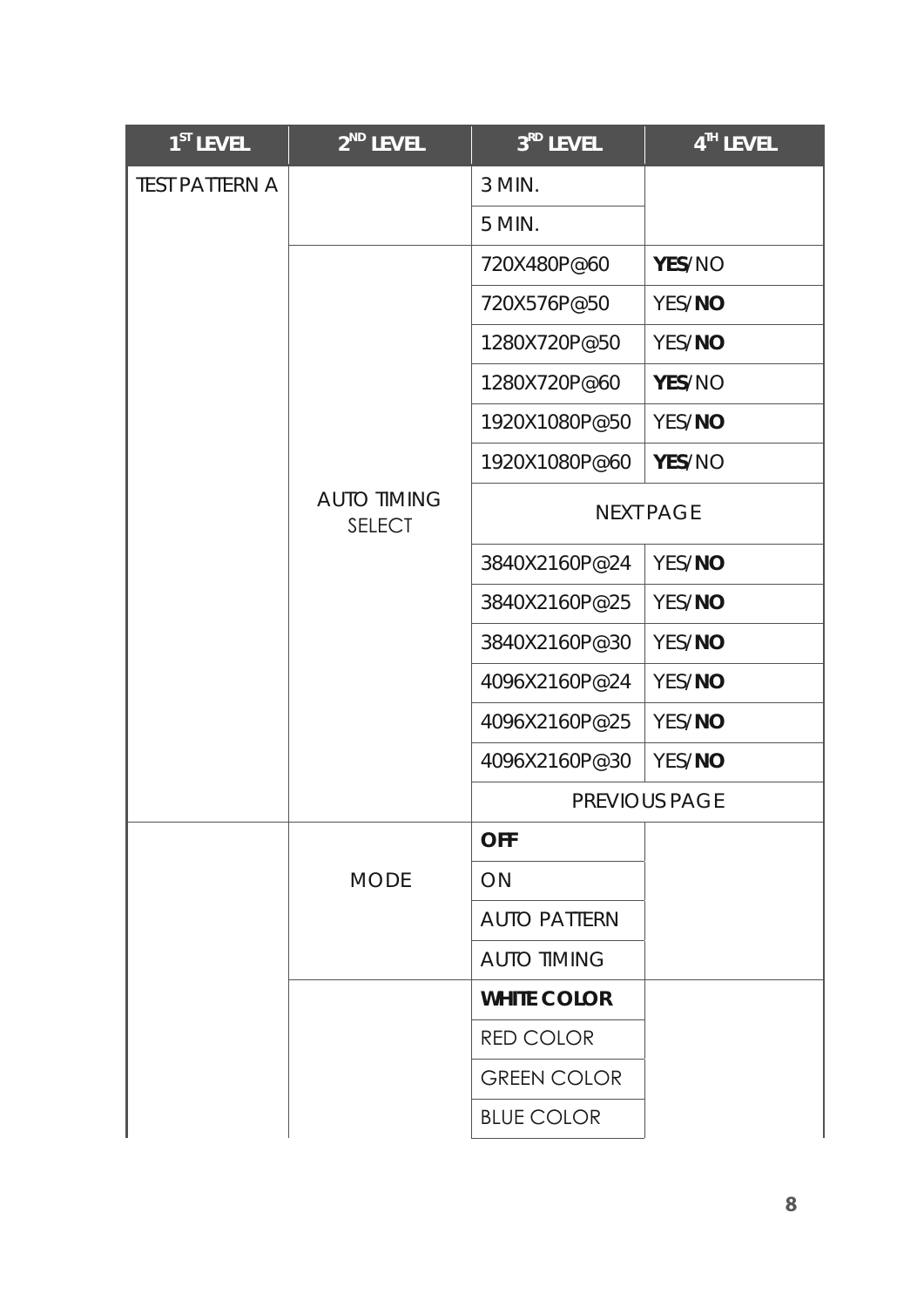| $1ST$ LEVEL           | $2ND$ LEVEL       | 3 <sup>RD</sup> LEVEL          | $4^{\overline{1}\overline{1}}$ LEVEL |
|-----------------------|-------------------|--------------------------------|--------------------------------------|
|                       | <b>PATTERN</b>    | <b>MEGENTA</b><br><b>COLOR</b> |                                      |
|                       |                   | YELLOW COLOR                   |                                      |
|                       |                   | <b>CYAN COLOR</b>              |                                      |
| <b>TEST PATTERN B</b> | <b>RESOLUTION</b> | <b>COLOR BAR</b>               |                                      |
|                       |                   | <b>RAMP</b>                    |                                      |
|                       |                   | <b>TOGGLE</b>                  |                                      |
|                       |                   | 720X480P@60                    |                                      |
|                       |                   | 720X576P@50                    |                                      |
|                       |                   | 1280X720P@50                   |                                      |
|                       |                   | 1280X720P@60                   |                                      |
|                       |                   | 1920X1080P@50                  |                                      |
|                       |                   | 1920X1080P@60                  |                                      |
|                       |                   | 3840X2160P@24                  |                                      |
|                       |                   | 3840X2160P@25                  |                                      |
|                       |                   | 3840X2160P@30                  |                                      |
|                       |                   | 4096X2160P@24                  |                                      |
|                       |                   | 4096X2160P@25                  |                                      |
|                       |                   | 4096X2160P@30                  |                                      |
|                       |                   | 3840X2160P@50                  |                                      |
|                       |                   | 3840X2160P@60                  |                                      |
|                       |                   | 4096X2160P@50                  |                                      |
|                       |                   | 4096X2160P@60                  |                                      |
|                       |                   | 10 SEC.                        |                                      |
|                       |                   | 20 SEC.                        |                                      |
|                       |                   | 30 SEC.                        |                                      |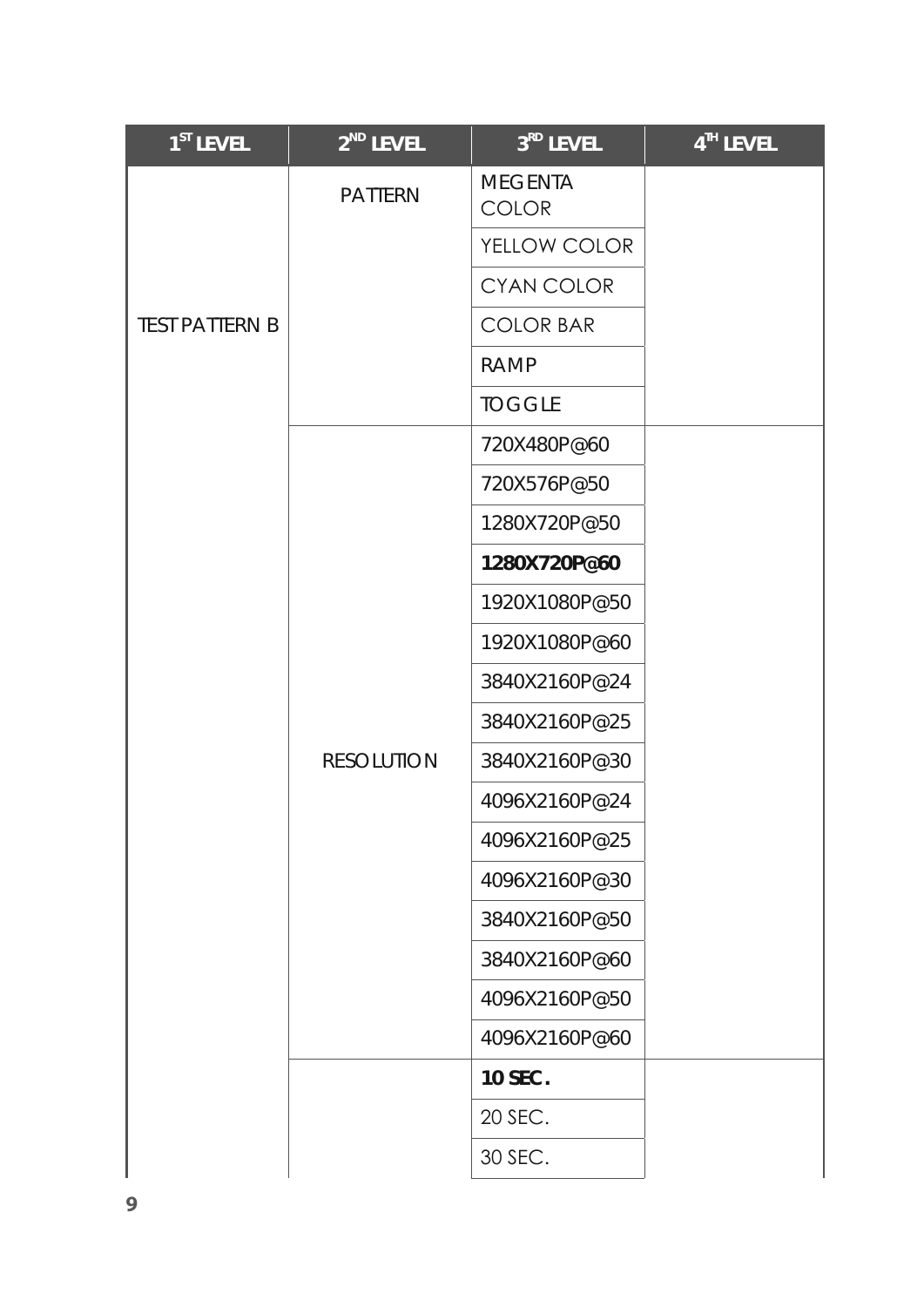| $1ST$ LEVEL           | $2ND$ LEVEL                         | $3RD$ LEVEL           | $4TH$ LEVEL |  |
|-----------------------|-------------------------------------|-----------------------|-------------|--|
|                       |                                     | 40 SEC.               |             |  |
|                       | <b>SWITCH TIME</b>                  | 50 SEC.               |             |  |
|                       |                                     | 1 MIN.                |             |  |
|                       |                                     | 2 MIN.                |             |  |
| <b>TEST PATTERN B</b> |                                     | 3 MIN.                |             |  |
|                       |                                     | 5 MIN.                |             |  |
|                       |                                     | <b>DISABLE</b>        |             |  |
|                       | <b>HDCP</b>                         | <b>ENABLE</b>         |             |  |
|                       |                                     | 720X480P@60           | YES/NO      |  |
|                       |                                     | 720X576P@50<br>YES/NO |             |  |
|                       |                                     | 1280X720P@50          | YES/NO      |  |
|                       |                                     | 1280X720P@60          | YES/NO      |  |
|                       |                                     | 1920X1080P@50         | YES/NO      |  |
|                       |                                     | 1920X1080P@60         | YES/NO      |  |
|                       |                                     | <b>NEXT PAGE</b>      |             |  |
|                       |                                     | 3840X2160P@24         | YES/NO      |  |
|                       | <b>AUTO TIMING</b><br><b>SELECT</b> | 3840X2160P@25         | YES/NO      |  |
|                       |                                     | 3840X2160P@30         | YES/NO      |  |
|                       |                                     | 4096X2160P@24         | YES/NO      |  |
|                       |                                     | 4096X2160P@25         | YES/NO      |  |
|                       |                                     | 4096X2160P@30         | YES/NO      |  |
|                       |                                     | 3840X2160P@50         | YES/NO      |  |
|                       |                                     | 3840X2160P@60         | YES/NO      |  |
|                       |                                     | 4096X2160P@50         | YES/NO      |  |
|                       |                                     | 4096X2160P@60         | YES/NO      |  |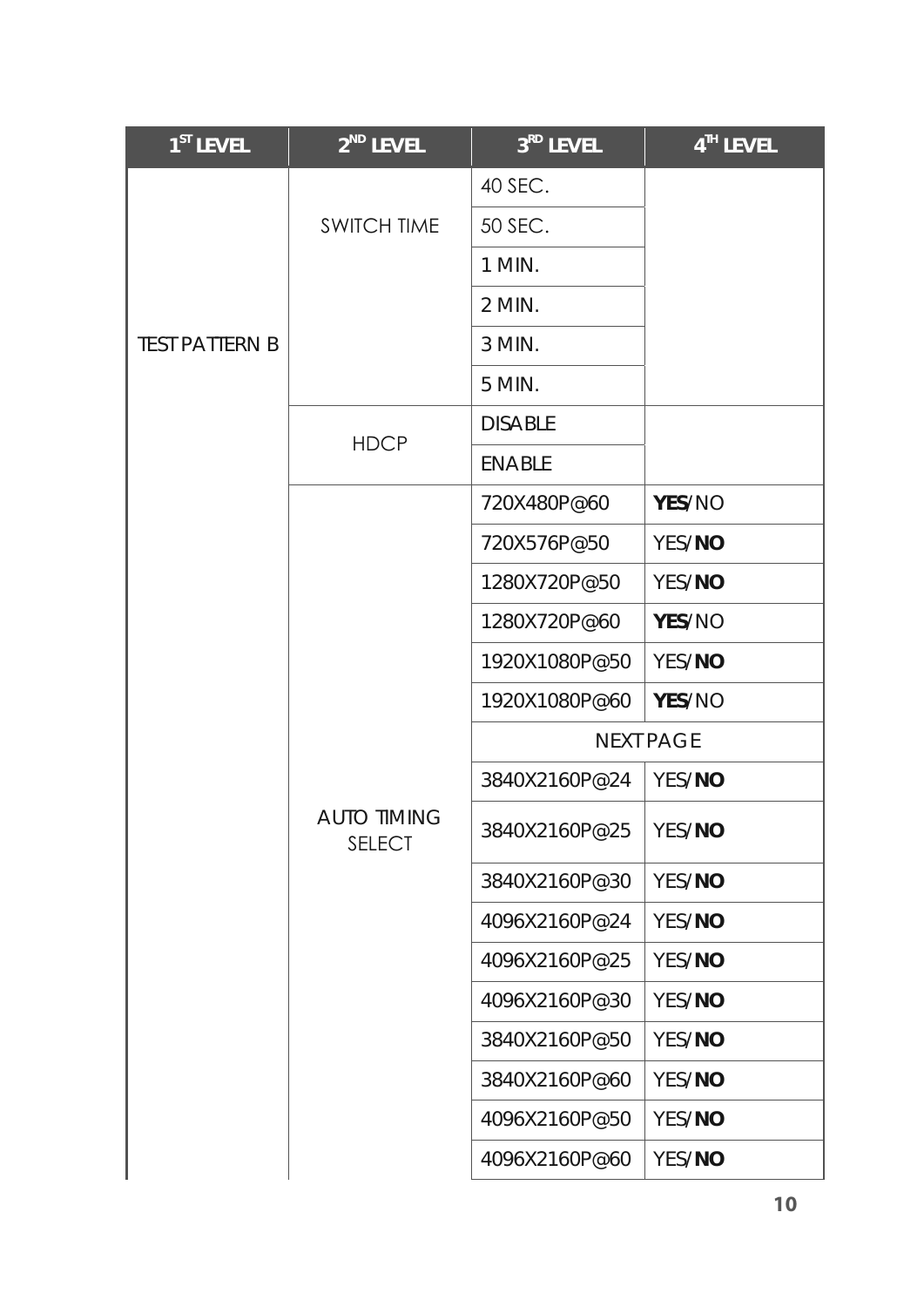| $1ST$ LEVEL        | $2^{\text{{\tiny MD}}}$ LEVEL | $3RD$ LEVEL     | $4TH$ LEVEL           |
|--------------------|-------------------------------|-----------------|-----------------------|
|                    |                               |                 | <b>PREVIOUS PAGE</b>  |
|                    |                               | <b>INPUT</b>    | <b>XXX</b>            |
| <b>INFORMATION</b> | <b>RESOLUTION</b>             | <b>OUTPUT A</b> | <b>XXX</b>            |
|                    |                               | <b>OUTPUT B</b> | <b>XXX</b>            |
|                    | <b>HDCP</b>                   | <b>OUTPUT A</b> | <b>DISABLE/ENABLE</b> |
|                    |                               | <b>OUTPUT B</b> | <b>DISABLE/ENABLE</b> |
|                    | <b>FIRMWARE</b>               | <b>VERSION</b>  | VX.XX                 |
| <b>FIRMWAR</b>     | <b>NO</b>                     |                 |                       |
| <b>UPDATE</b>      | <b>YES</b>                    |                 |                       |
| <b>FACTORY</b>     | <b>NO</b>                     |                 |                       |
| <b>SETTING</b>     | <b>YES</b>                    |                 |                       |

*Default settings are in Italian bold font*

*Note:* When input timing is non-VESA standard, OSD may be disable. To enter into OSD selection, press hot keys to enter into test pattern mode and do the OSD selection.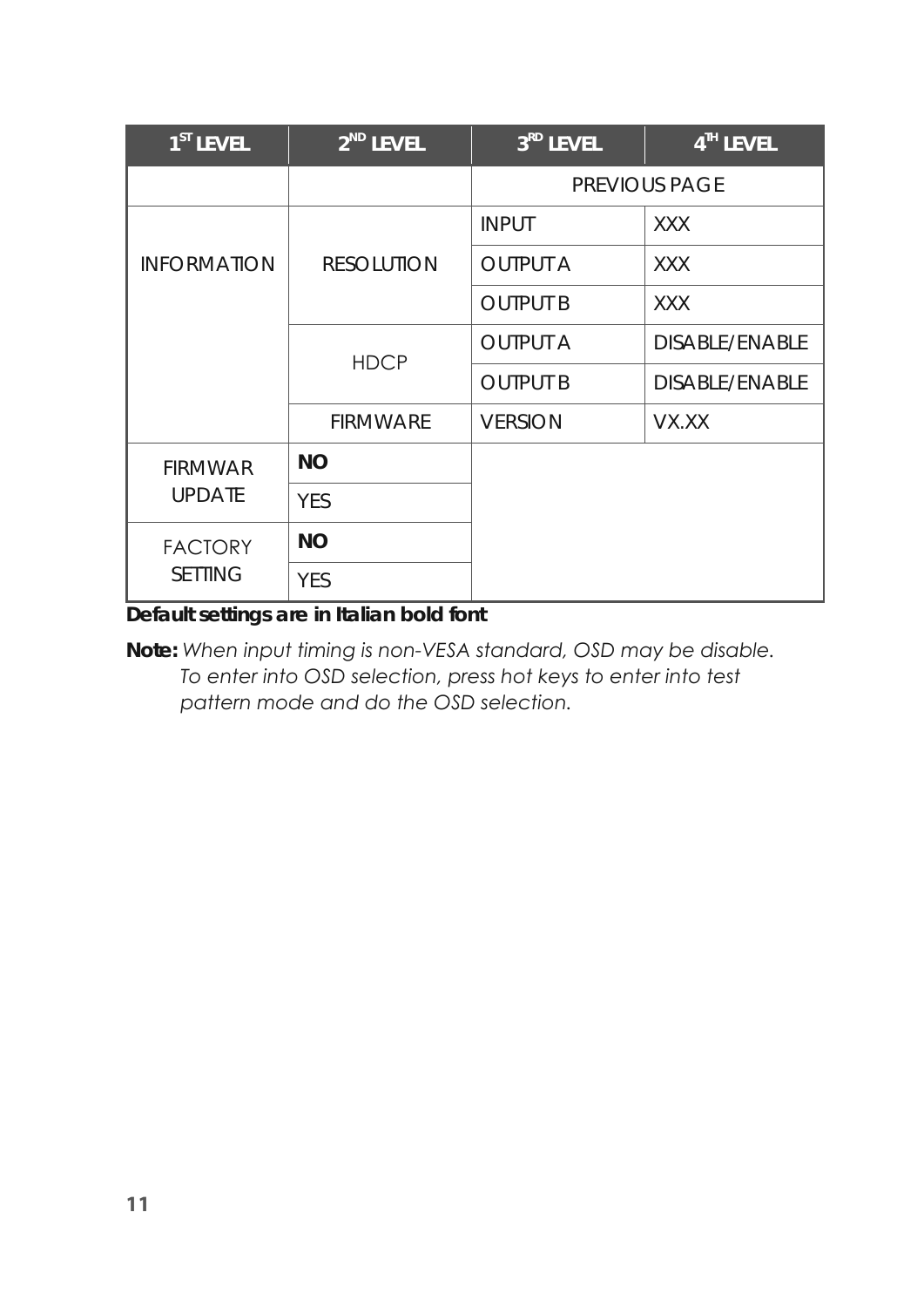#### $*$  1 Input  $\rightarrow$  Output

3840x2160@24→1920x1080p@24 3840x2160@25→1920x1080p@25  $3840x2160@30 \rightarrow 1920x1080p@30$ 3840x2160@50 → 1920x1080p@50  $3840x2160@60 \rightarrow 1920x1080p@60$  $4096x2160@24 \rightarrow 1920x1080p@24$  $4096x2160@25 \rightarrow 1920x1080p@25$  $4096x2160@30 \rightarrow 1920x1080p@30$  $4096x2160@50 \rightarrow 1920x1080p@50$  $4096x2160@60 \rightarrow 1920x1080p@60$ 

#### $*$  2 Input  $\rightarrow$  Output

3840x2160@50(RGB,YCbCr444,Ycbcr422) → 3840x2160@50(YCbCr420) 3840x2160@60(RGB,YCbCr444,Ycbcr422) → 3840x2160@60(YCbCr420) 4096x2160@50(RGB, YCbCr444, Ycbcr422) → 4096x2160@50(YCbCr420) 4096x2160@60(RGB, YCbCr444, Ycbcr422) → 4096x2160@60(YCbCr420)

#### $*$  3 Input  $\rightarrow$  Output

1920x1080p@24→3840x2160@24  $1920x1080p@25 \rightarrow 3840x2160@25$ 1920x1080p@30→3840x2160@30  $1920x1080p@50 \rightarrow 3840x2160@50$  $1920x1080p@60 \rightarrow 3840x2160@60$ 

#### $*$  4 Input  $\rightarrow$  Output

1920x1080p@50(RGB, YCbCr444, Ycbcr422) → 3840x2160@50(YCbCr420) 1920x1080p@60(RGB, YCbCr444, Ycbcr422) → 3840x2160@60(YCbCr420)

 $*$  5 Input  $\rightarrow$  Output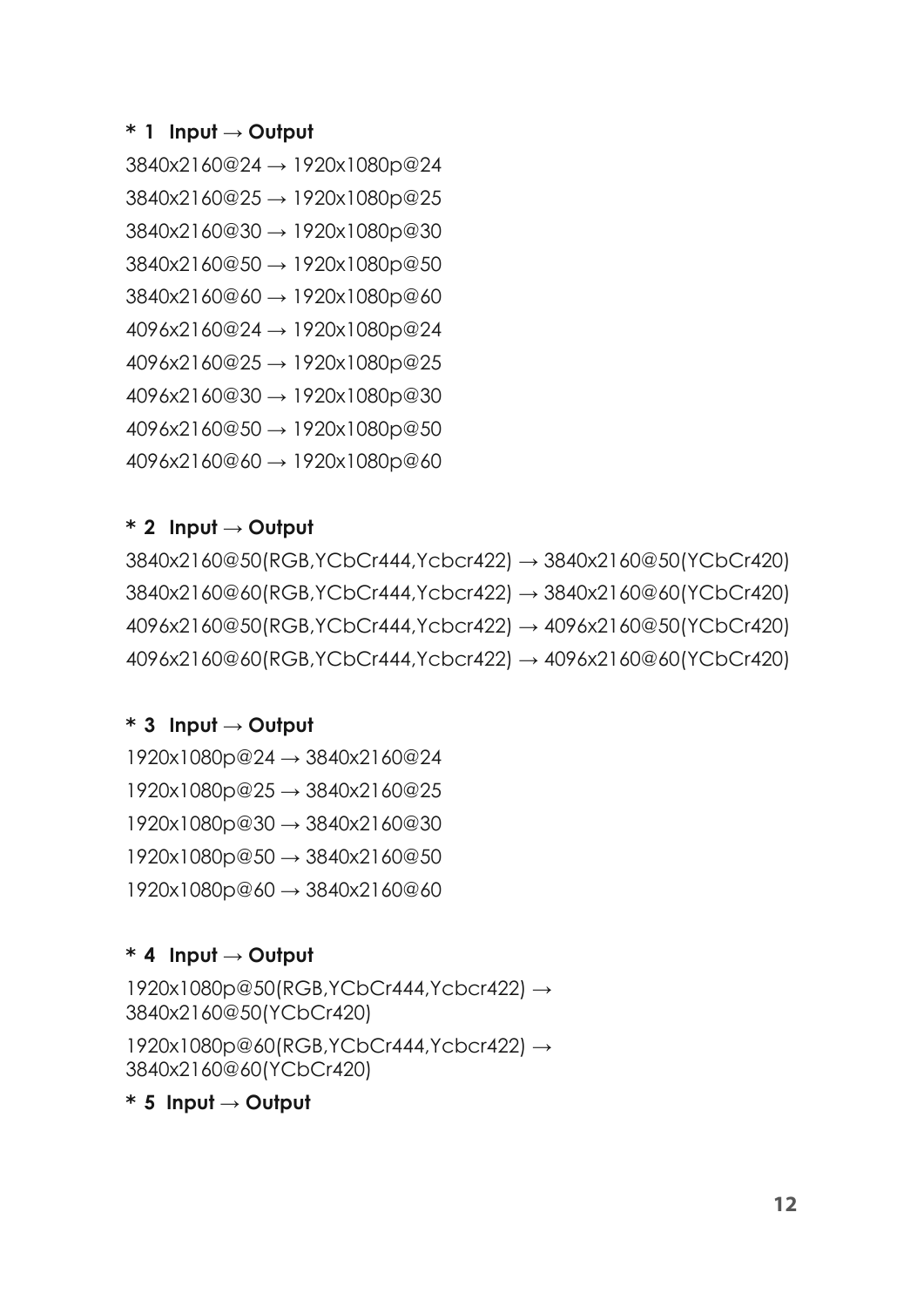### **7. CONNECTION DIAGRAM**

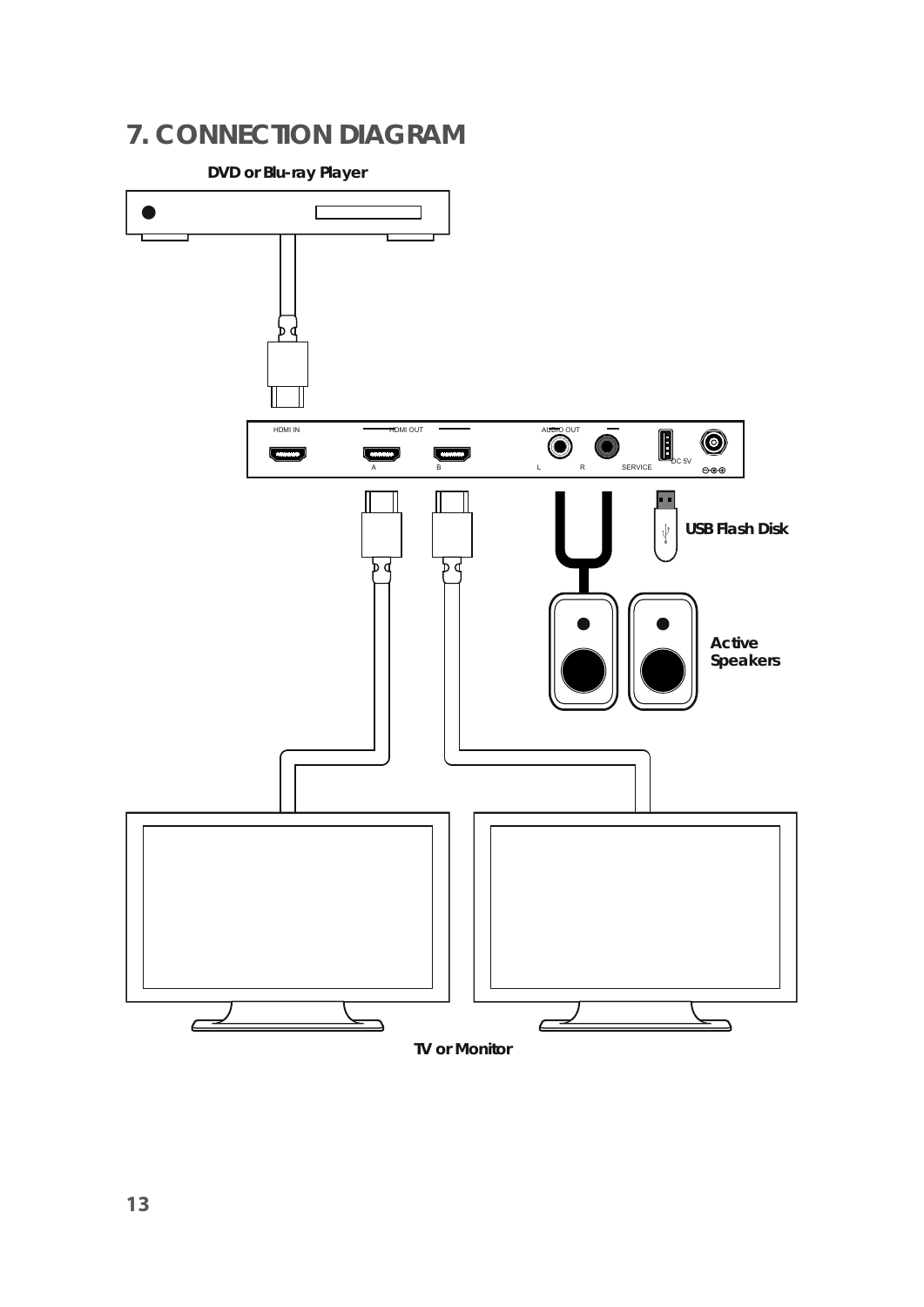### **8. SPECIFICATIONS**

#### **8.1 Technical Specifications**

| VideoBandwidth               | 600MHz/18G                                                                |
|------------------------------|---------------------------------------------------------------------------|
|                              | 1 x USB (Service only)                                                    |
| <b>Output ports</b>          | $2 \times$ HDMI                                                           |
|                              | $1 \times R/L$                                                            |
| <b>HDMI Cable Length</b>     | 15 m@1080p/8-bit, 10 m@1080p/12-bit,<br>5 m@4K                            |
| <b>Power Supply</b>          | 5V DC/2.6A (US/EU standards, CE/FCC/UL<br>certified)                      |
| <b>ESD Protection</b>        | Human body model:<br>±8kV (air-gap discharge)<br>±4kV (contact discharge) |
| <b>Dimensions</b>            | 231.5mm (W) x 108mm (D) x 25mm (H)/<br><b>Jack Excluded</b>               |
|                              | 231.5mm (W) x 117mm (D) x 25mm (H)/<br>Jack Included                      |
| Weight                       | 616g                                                                      |
| <b>Chassis Material</b>      | Metal                                                                     |
| <b>Silkscreen Color</b>      | <b>Black</b>                                                              |
| <b>Operating Temperature</b> | $0^{\circ}$ C~40 $^{\circ}$ C / 32 $^{\circ}$ F ~ 104 $^{\circ}$ F        |
| <b>Storage Temperature</b>   | $-20^{\circ}$ C~60 $^{\circ}$ C / $-4^{\circ}$ F ~ 140 $^{\circ}$ F       |
| <b>Relative Humidity</b>     | 20~90% RH (no condensation)                                               |
| <b>Power Consumption</b>     | 5.8W                                                                      |

Note: HDMI cable distance might affected by material or design of cable. It is suggested to use Premium High Speed HDMI cable for 6G HDMI signal.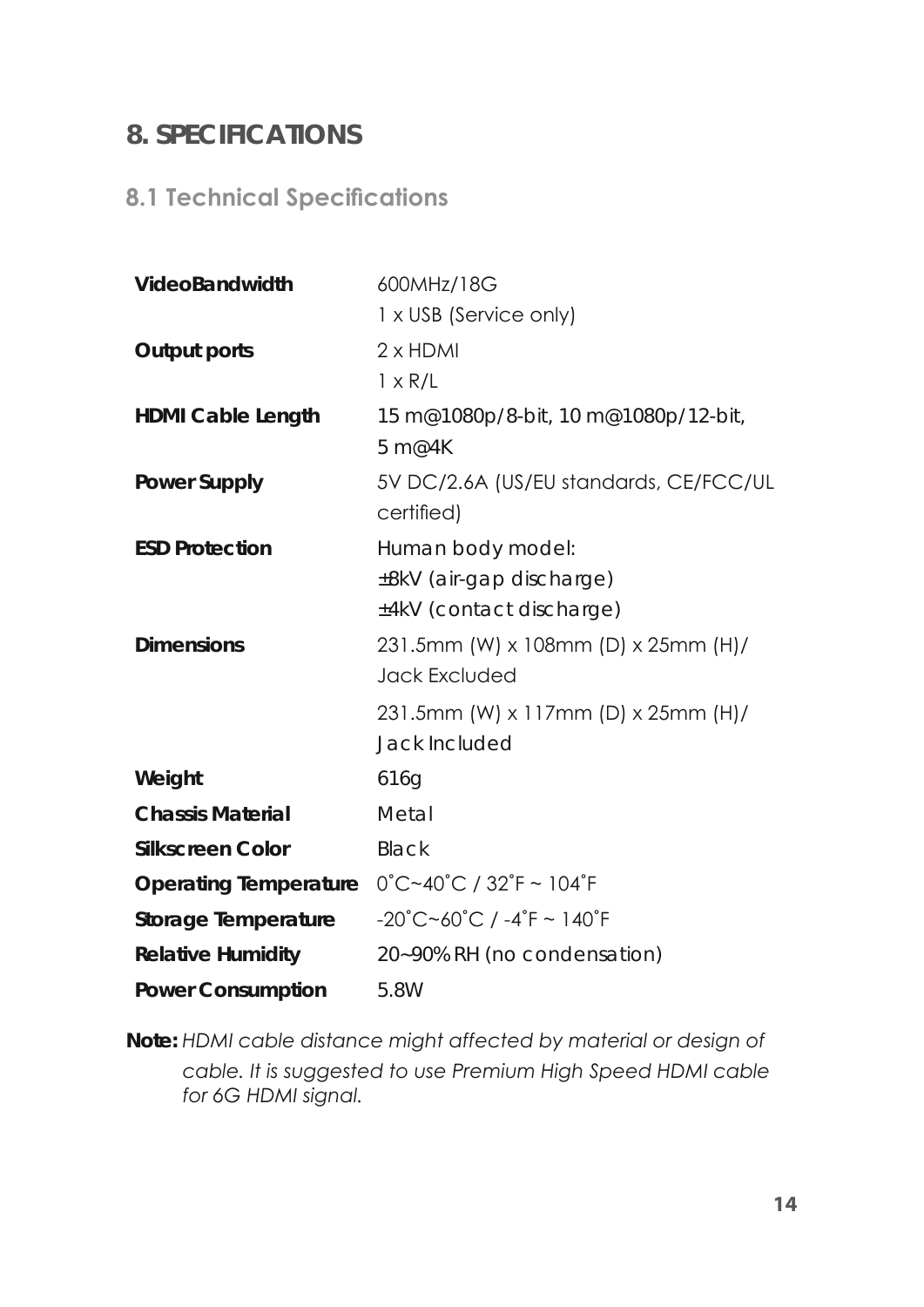## **8.2 Video Supports Specification**

| <b>DVI</b> and HDMI Supported | Input        | Output       |
|-------------------------------|--------------|--------------|
| 640x480i@60                   | $\checkmark$ | $\checkmark$ |
| 640x480p@60                   | $\checkmark$ | $\checkmark$ |
| 720x480p@60                   | $\checkmark$ | $\checkmark$ |
| 720x576i@50                   | $\checkmark$ | $\checkmark$ |
| 720x576p@50                   | ✓            | ✓            |
| 800x600@56/60/72/75/85        | $\checkmark$ | $\checkmark$ |
| 1024x768@60/70/75/85          | $\checkmark$ | $\checkmark$ |
| 1280x720p@50/60               | $\checkmark$ | $\checkmark$ |
| 1280x768@60/75                | $\checkmark$ | $\checkmark$ |
| 1280x800@60/75                | $\checkmark$ | $\checkmark$ |
| 1280x1024@60/75               | $\checkmark$ | $\checkmark$ |
| 1366x768@60                   | ✓            | $\checkmark$ |
| 1400x1050@60/75               | ✓            | ✓            |
| 1440x900@60/75                | $\checkmark$ | $\checkmark$ |
| 1600x900@60                   | $\checkmark$ | $\checkmark$ |
| 1600x1200@60                  | $\checkmark$ | $\checkmark$ |
| 1680x1050@60                  | ✓            | ✓            |
| 1920x1080i@50/60              | ✓            | ✓            |
| 1920x1080p@24/25/30/50/60     | ✓            | ✓            |
| 1920x1200@60                  | ✓            | ✓            |
| 3840x2160@24/25/30/50/60      | ✓            |              |
| 4096x2160@24/25/30/50/60      | ✓            | ✓            |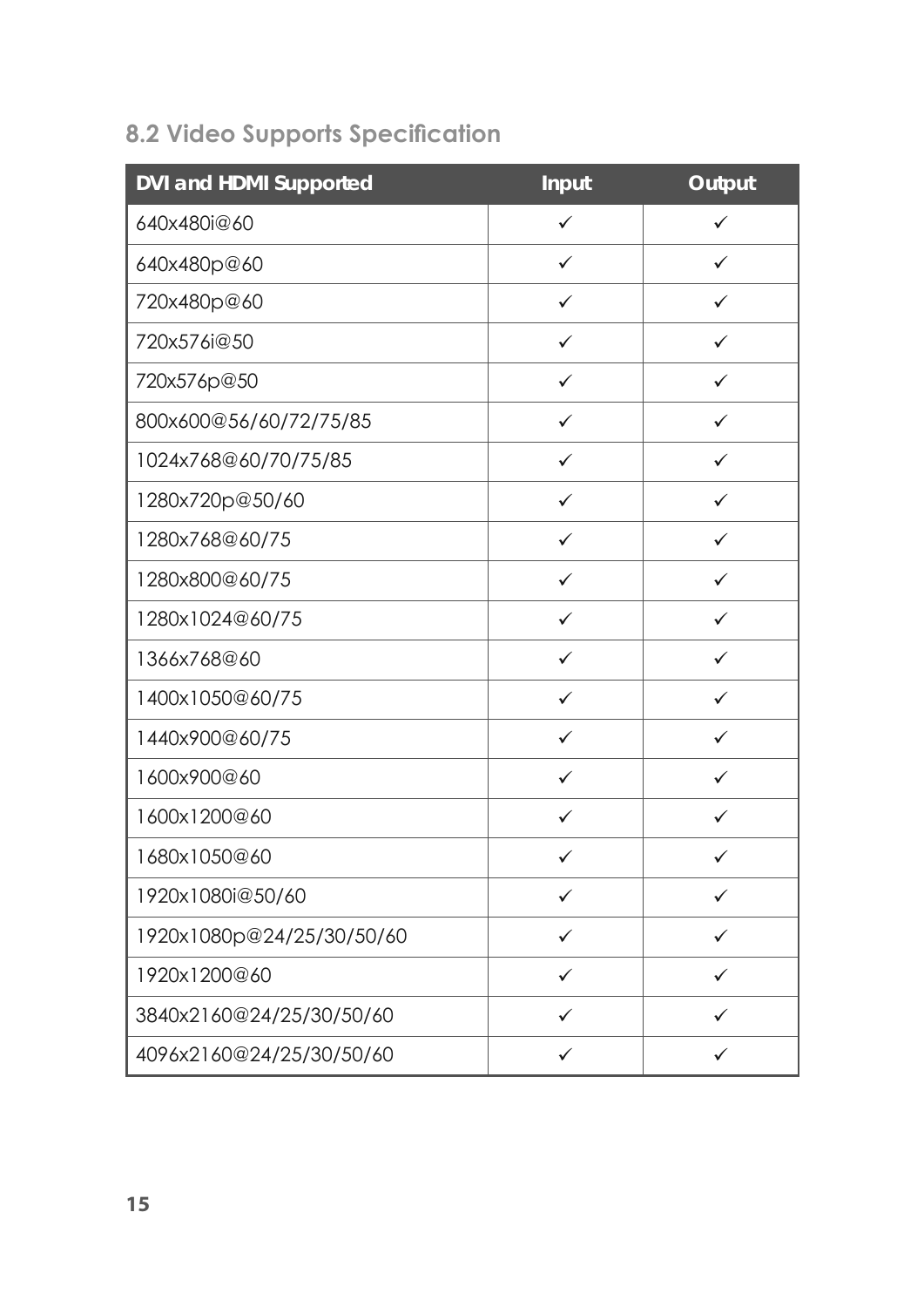## **8.3 Audio Specifications**

| Input<br>Level/Freq                  | Output<br>Terminal | Output<br>Level    | $THD + N$  | Frequence<br>Response | <b>SNR</b> | <b>Crosstalk</b> |
|--------------------------------------|--------------------|--------------------|------------|-----------------------|------------|------------------|
| <b>HDMI</b>                          | <b>HDMI</b>        | $0$ dB $\sim$ -1dB | $< 0.01\%$ | ±1dB                  | >80dB      | $< -80dB$        |
| 0dBFS 20 $\cdot$<br>$1K \cdot 20KHz$ | L/R                | $V$ rms $\pm$ 10%  | $< 0.1\%$  | ±3dB                  | >70dB      | $<$ -60dB        |

### 9. ACRONYMS

| <b>ACRONYM</b> | <b>COMPLETE TERM</b> |
|----------------|----------------------|
|                |                      |
|                |                      |
|                |                      |
|                |                      |
|                |                      |
|                |                      |
|                |                      |
|                |                      |
|                |                      |
|                |                      |